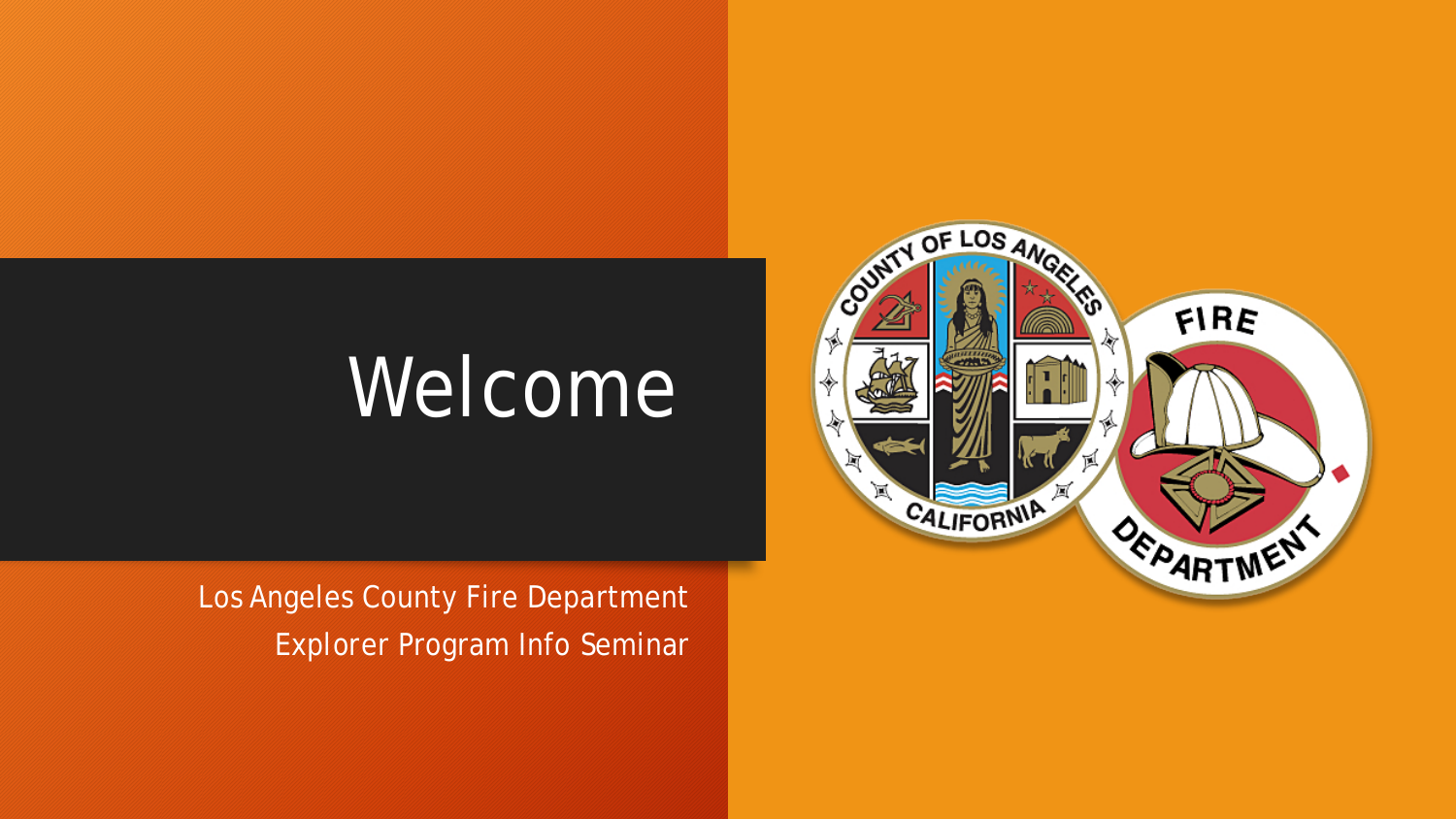## Program Agenda

OF LOS

FIRE

- **Welcome** (Assistant Fire Chief Robert Harris)
- **Explorer Program Intro by Learning of Life** (Gina Chan, Learning for Life)
- **Fire Department Partnership** (Assistant Fire Chief Robert Harris)
- **Training Requirement and Life as an Explorer** (Battalion Chief Randy Perry)
- **Financial Commitment** (Rosemary Vivero, Program Treasurer)
- **Entry Process** (Assistant Fire Chief Robert Harris)
- **Question and Answers** (Chief Heidi Oliva, ESD)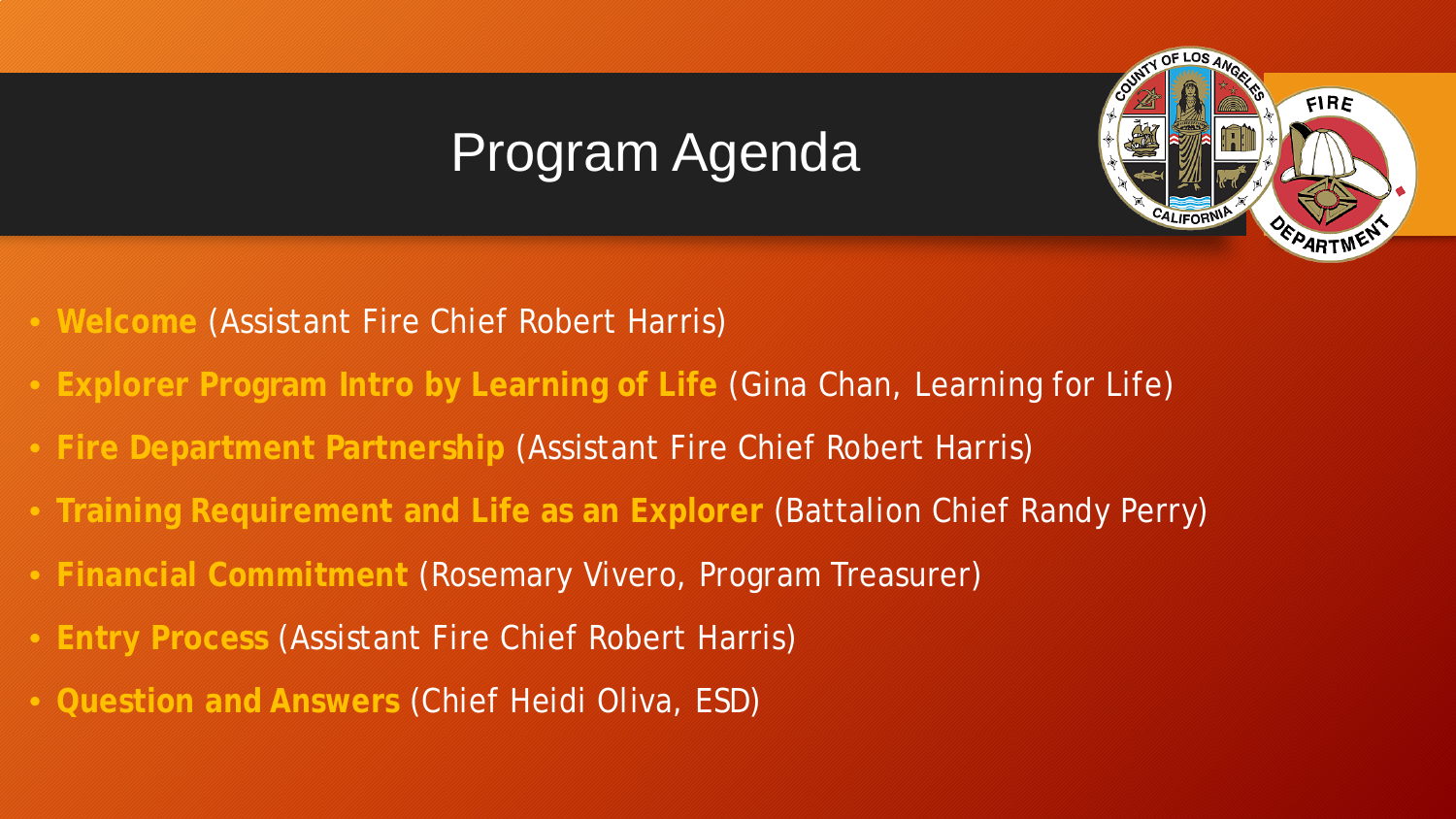#### **About the Explorer Program** *presented by Gina Chan*

# EXPLORING" DISCOVER YOUR FUTURE

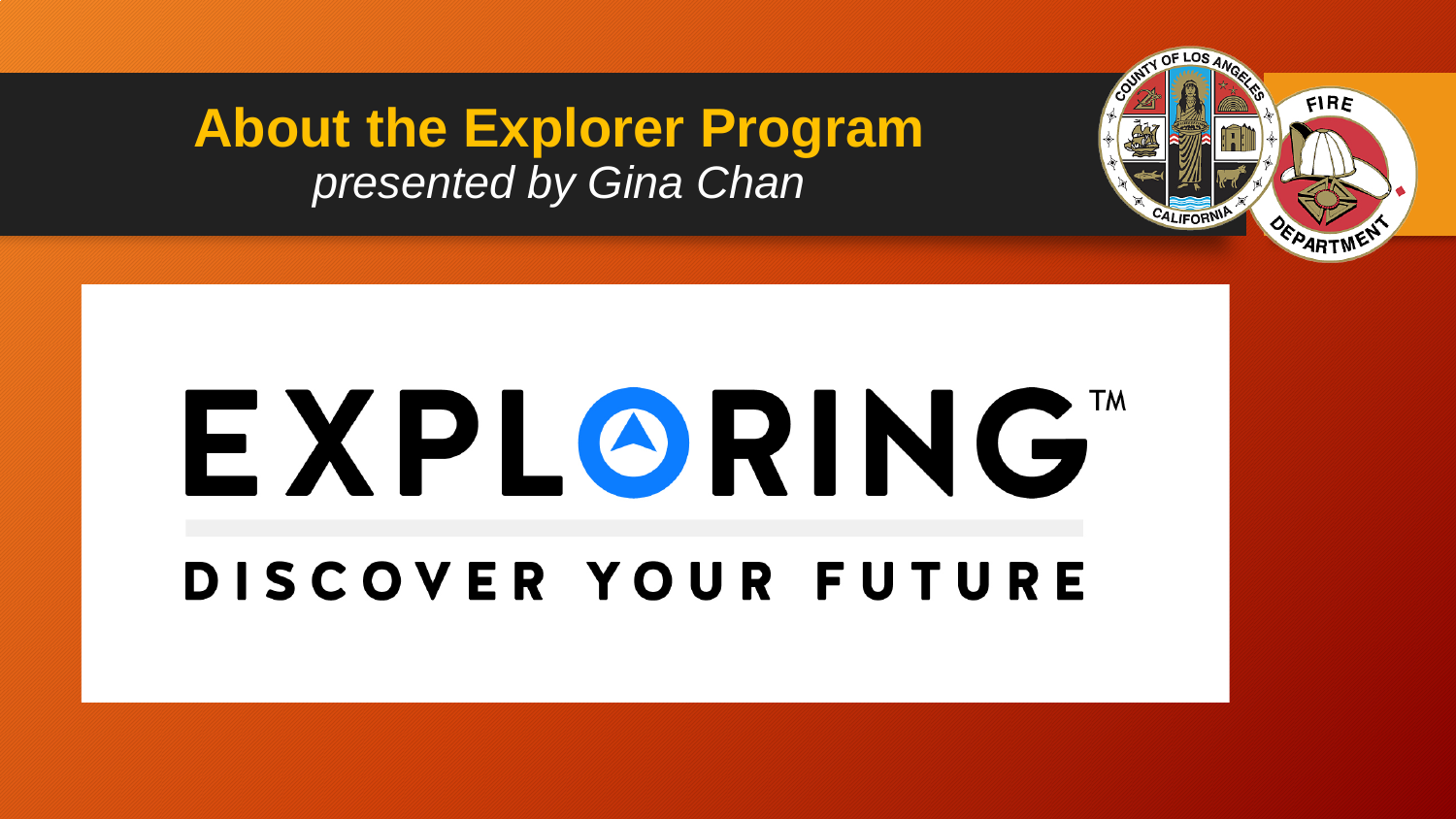#### Fire Department Partnership *presented by Chief Robert Harris*

- The Los Angeles County Fire Department partners with Learning for Life to offer participant the opportunity to explorer the career of a firefighter.
- Participants are given the opportunity to train and work side by side with fire service professionals while being mentored.
- Participants are consistently supervised by firefighters who are trained mentors according to Learning for Life's policies and procedures.



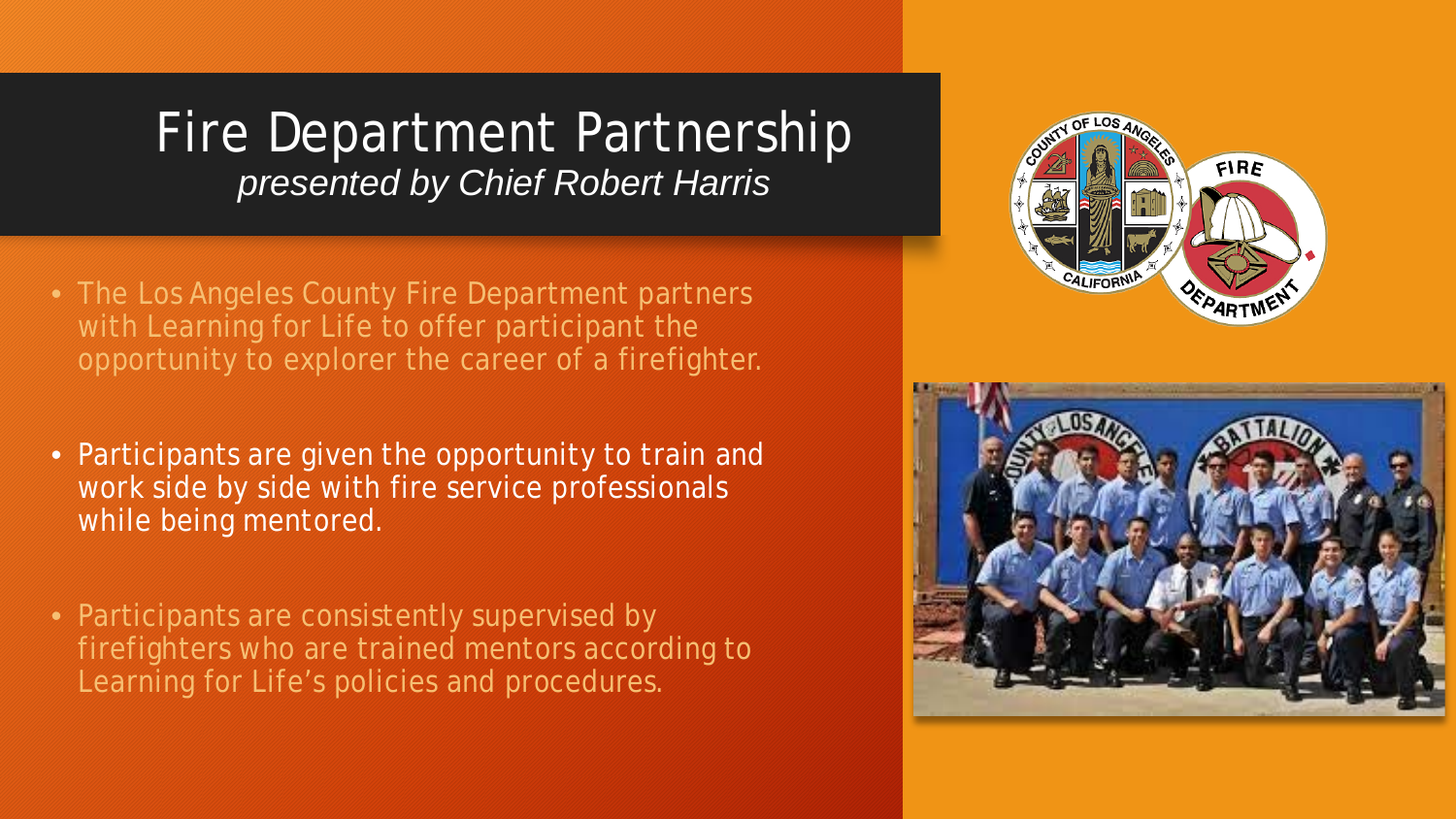## **The Opportunity**





- Get a head start on a life-saving career
- Gain life-enhancing skills
- Be mentored by professionals
- Get involved in community events by serving at approved functions
- Develop and maintain physical fitness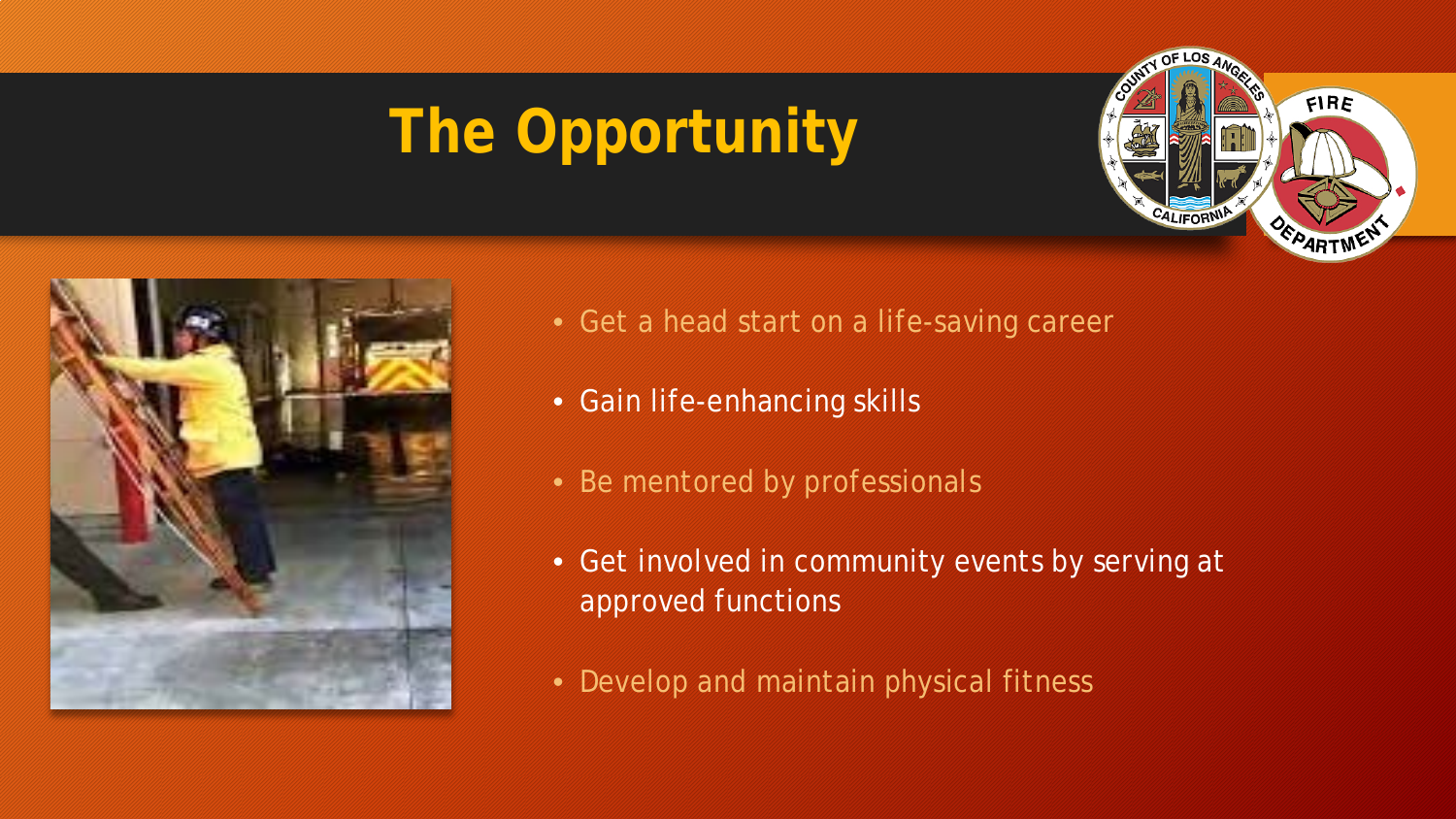## **What this is NOT!**



- Not a hangout spot
- We do not babysit
- Not for the lazy
- Explorers are required to invest in their development by meeting certain milestones

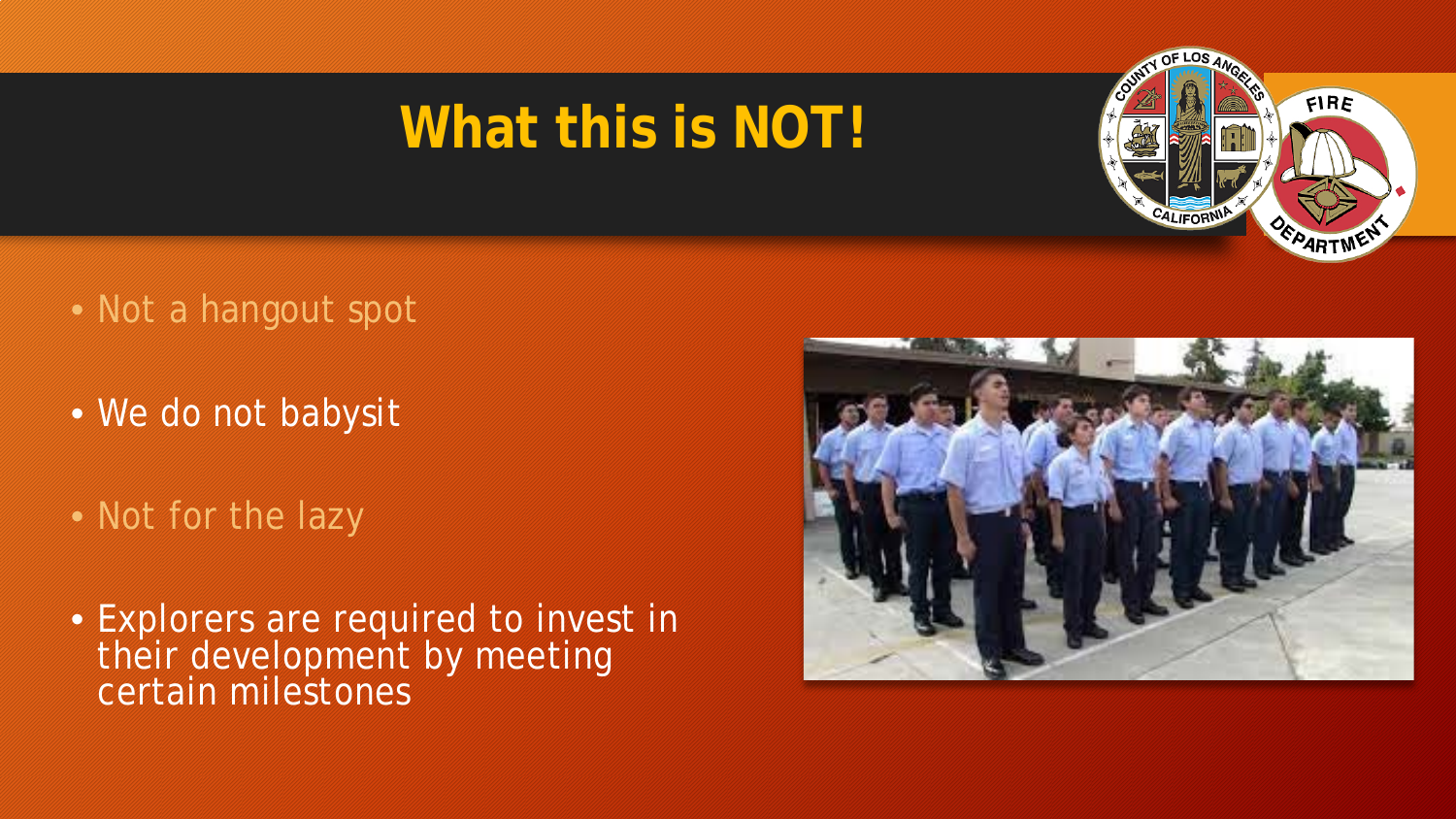#### **Program Participation Requirements**

- 15-20 years of age
- 2.0 GPA
- In good health and able to participate as determined by a doctor's physical
- Willingness to work as a team member
- Must be fully COVID-19 vaccinated
- Participants 18 20 years of age will be subject to a background<br>investigation (Livescan) conducted by Learning for Life

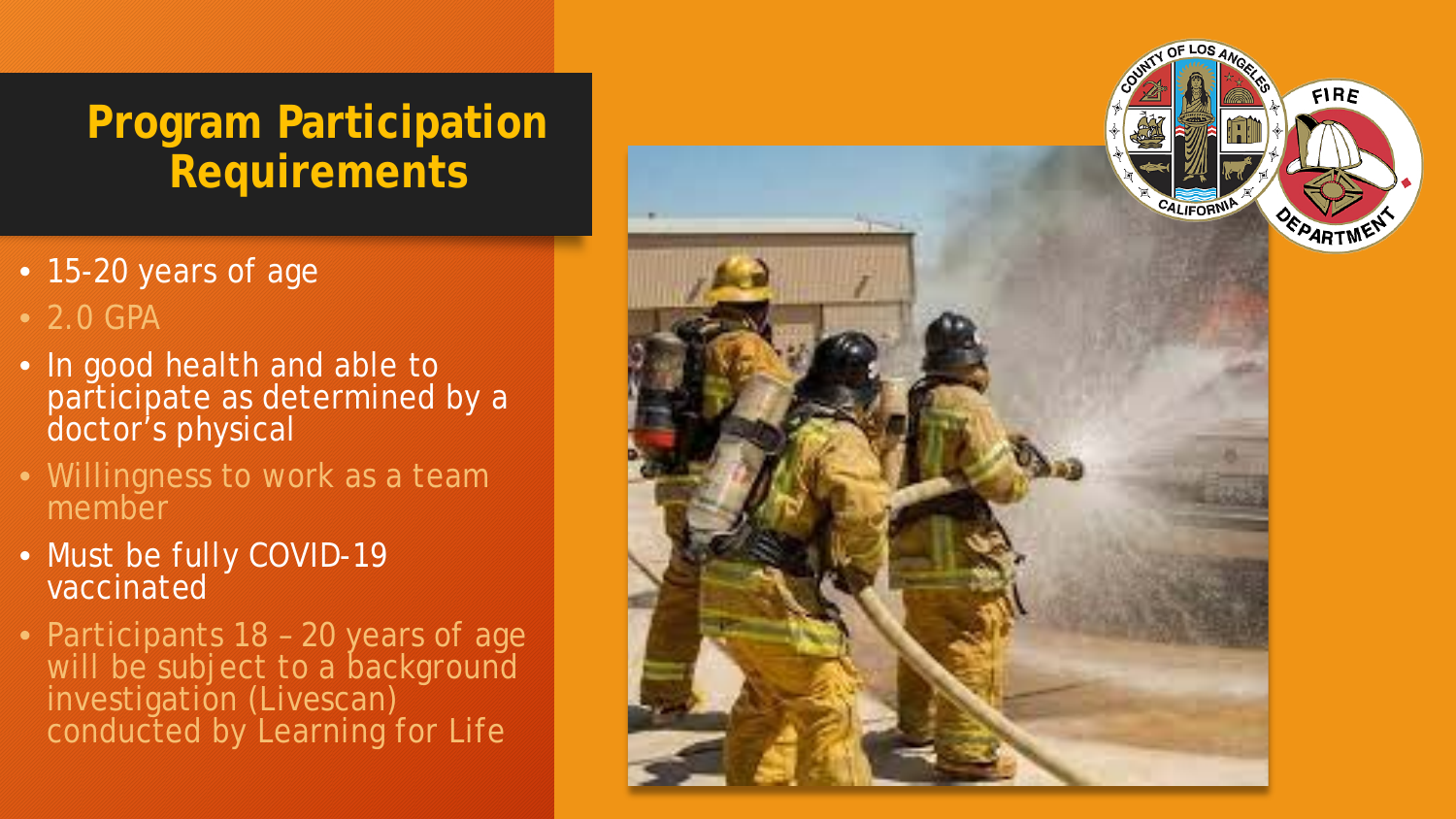#### **Training Requirements** *presented by Chief Randy Perry*

#### **Orientation Weekend for New Explorers**

- Two days of training
- To be held at a designated LACoFD training center
- Time: 0700 -1700 daily
- Explorers will bring a lunch
- Helmet, gloves, brush coat, and a task book will be issued
- Monthly ride along requirement 0800 2000



FIRE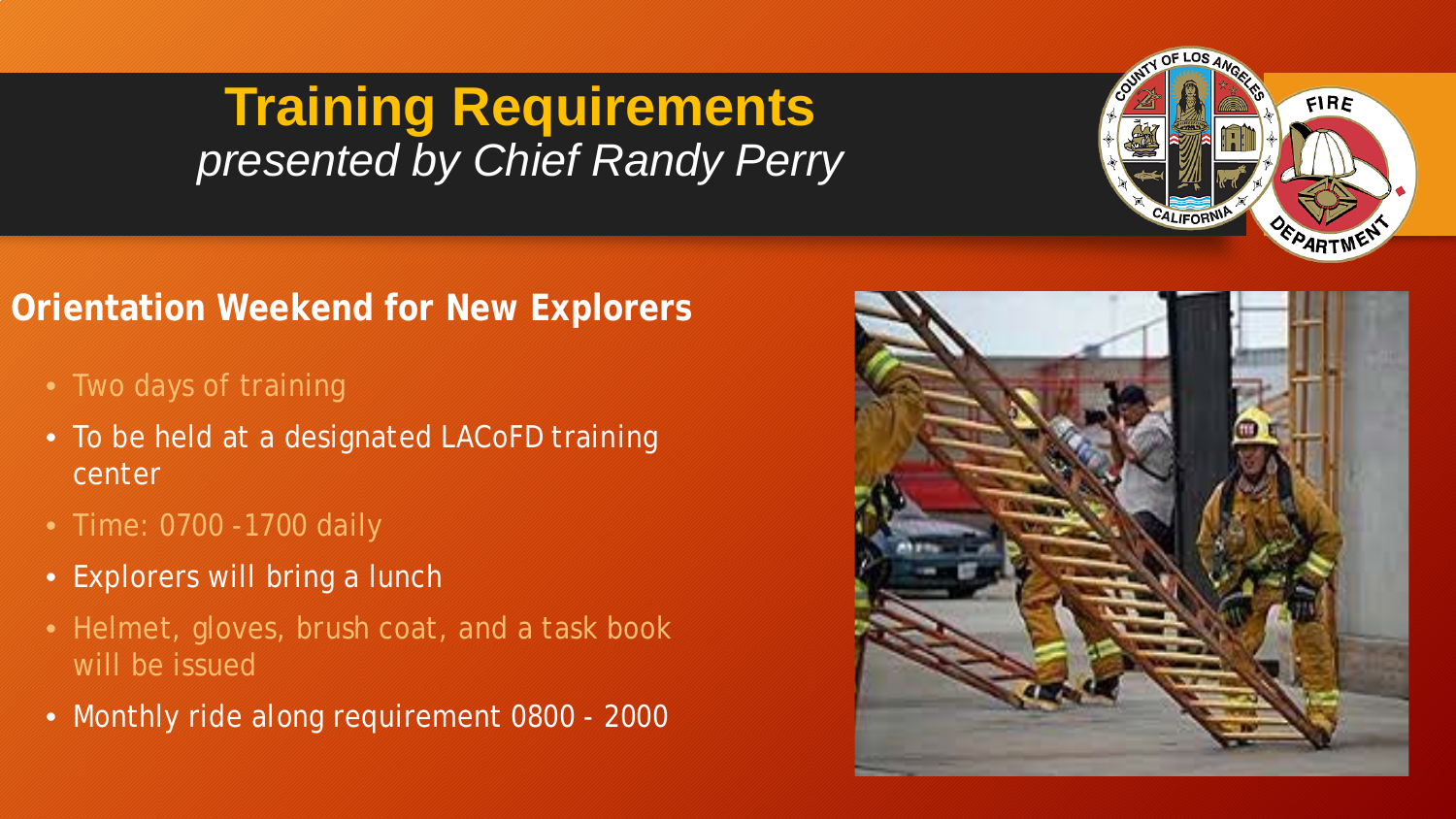## **Training Topics**



- Station demeanor, attitude, behavior
- Rank structure
- Department organization
- Equipment location
- Emergency Operations: "Where you are during the emergency"
- Breathing apparatus
- Orientation to making a hydrant
- Orientation to pulling 1 3/4 hose line
- Orientation to ladders
- Proper cleaning

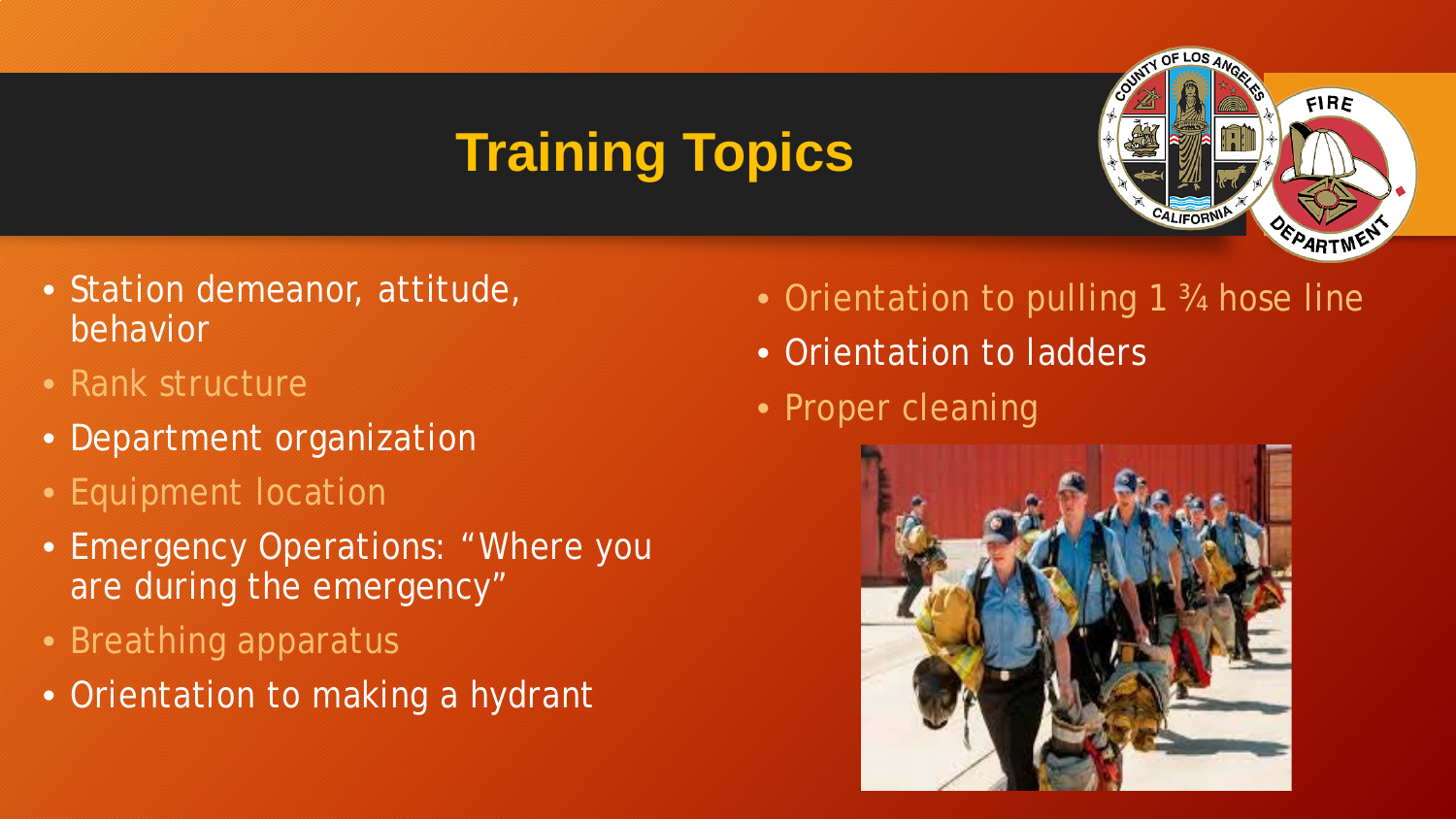## Explorer Task Book Completion



- Instructions on the type of training the Explorer needs to complete
- Upon completion of the task book, the Explorer will undergo an overall evaluation of skills and physical test
- Successful completion of final evaluation:
	- Issued certified Explorer patch and belt buckle
	- Issued Turnouts
	- Allowed to ride-along 24-hour shifts

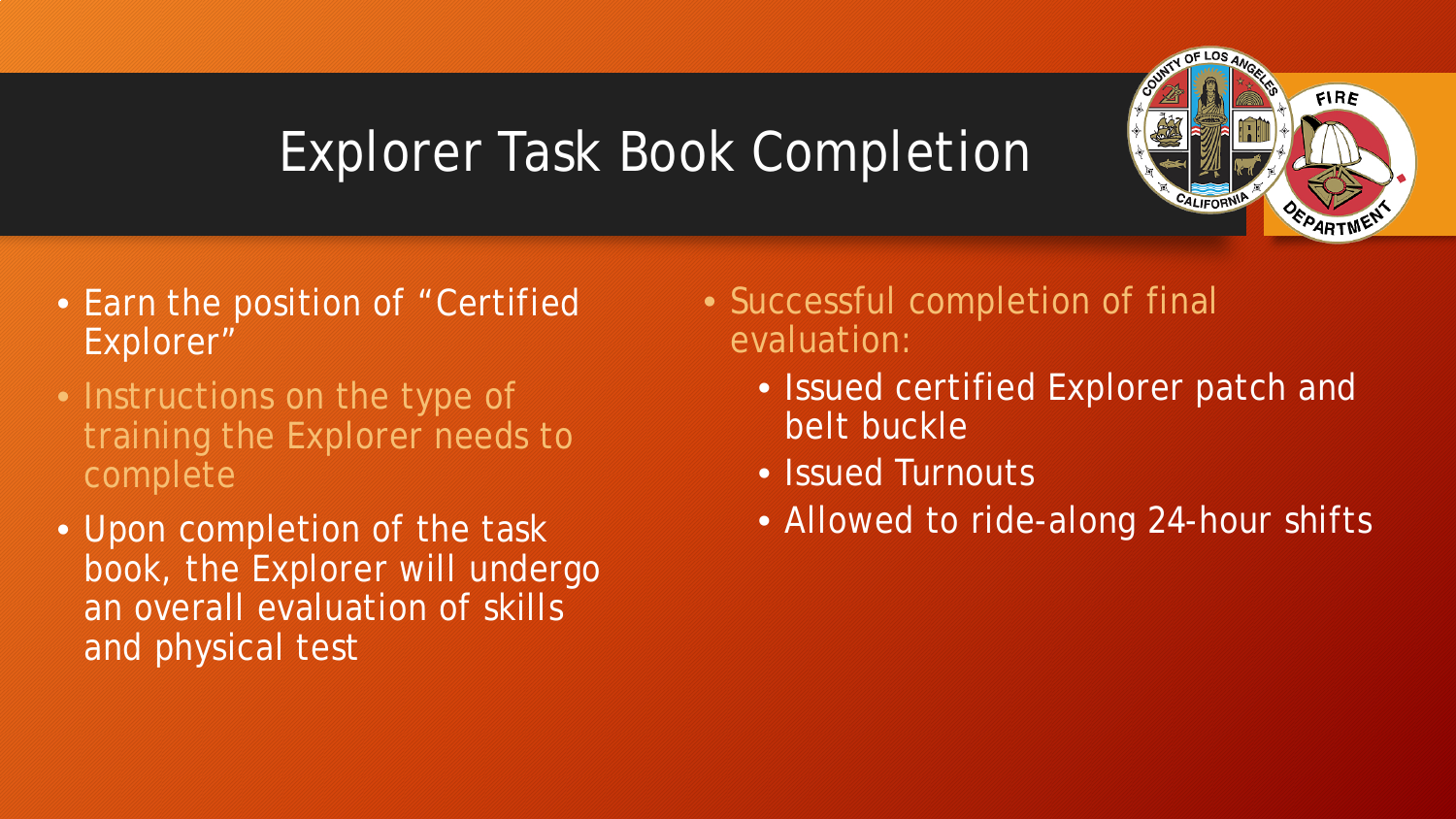

# **Life as an Explorer**

# **Commitment**

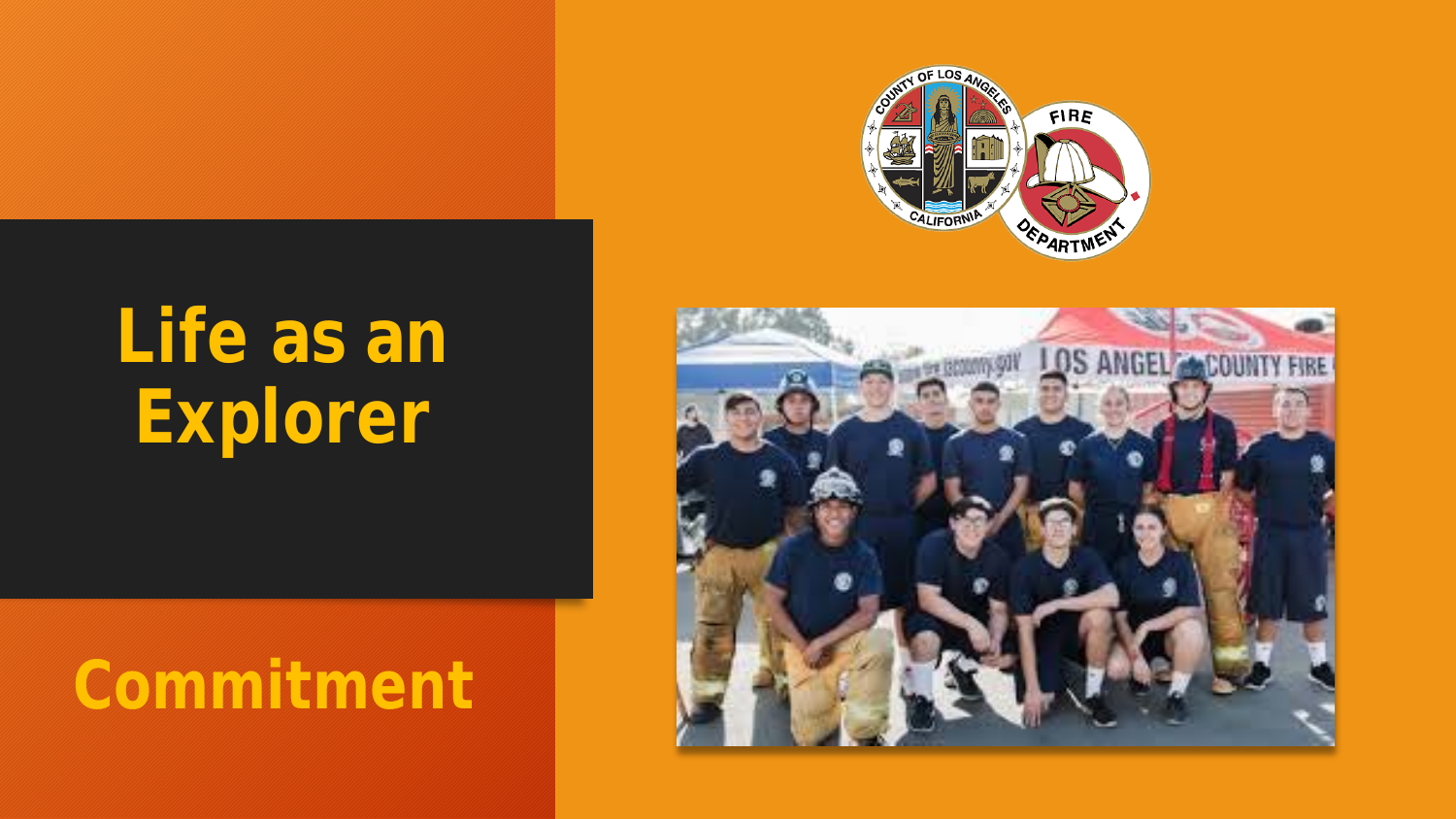#### **Participation Requirements**

- Must attend bi-monthly meetings on the 1<sup>st</sup> and 3<sup>rd</sup> Wednesdays of each month
- Meeting time 1800-2100 held at your post location
- Be an active member of your post and participate in community events as needed
- Ride-along shall be a minimum of 12 hours monthly
- Actively work to complete task book



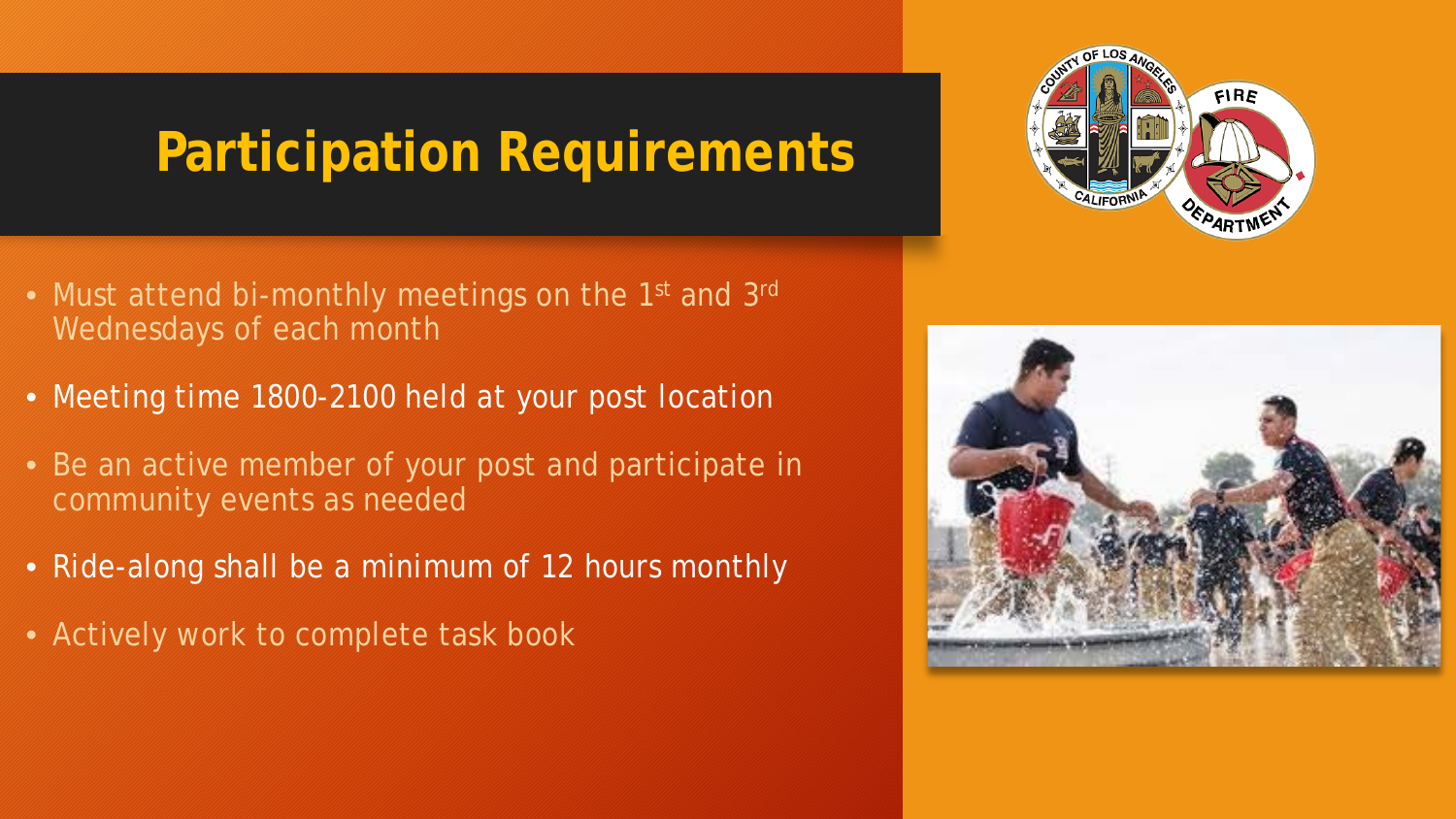#### **Financial Commitment**  *presented by Rosemary Vivero*



- Parent responsibility is \$230 to cover uniform cost (\$170) and Learning For Life Exploring Fees (\$60)
- \$60 paid *annually* paid directly to "Learning for Life"
- Basic Uniform TOTAL is \$170 (one-time)
	- \$30 Dickie pants
	- \$20 Blue shirt
	- \$100 Steel toe boots
	- \$20 Black belt
- Additional cost may apply for banquet participation. This cost commonly covered by post fundraising (\$34 per person)
- Scholarships may be available to assist with uniform cost
- LACoFD shall cover the cost of the following: PT gear, ball cap, academy patches, Belt buckle, name plate for uniform
- *All costs and fees are approximate*

**Financial Commitment – Rosemary Vivero [Rosemary.Vivero@fire.lacounty.gov](mailto:Rosemary.Vivero@fire.lacounty.gov) (213) 215-2193**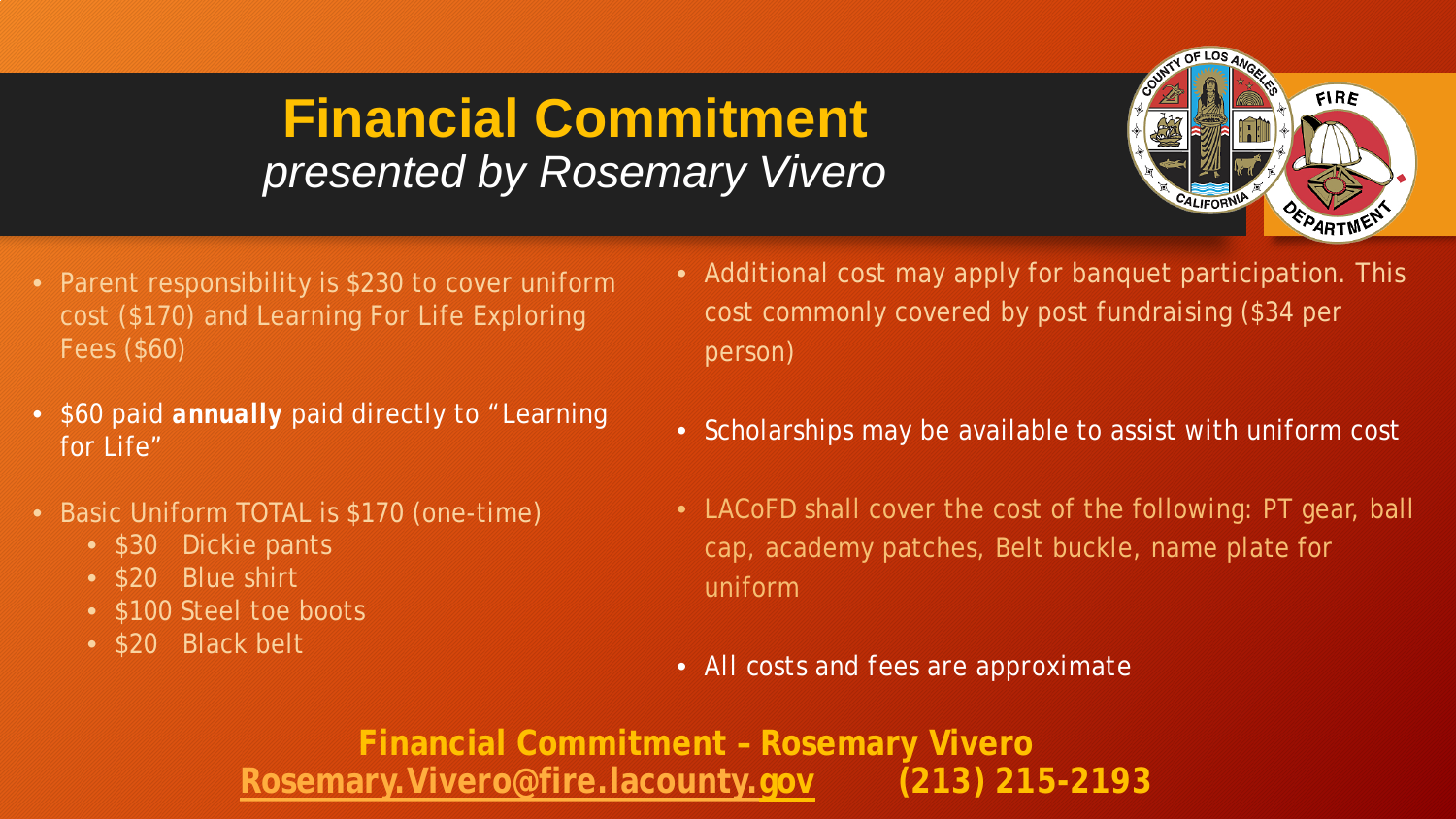#### **ENTRY PROCESS** *presented by Chief Robert Harris*

- Submit Interest Card at [www.fire.lacounty.gov/explorer-program](http://www.fire.lacounty.gov/explorer-program)
- When the Explorer program application period opens up, you will be sent a link to apply and select your post location choices
	- It is on a first-come, first-serve basis.
	- If you are accepted into the Explorer program, you will then complete the *"Learning For Life" application located on their website*
	- Attend orientation
	- Meet all program requirements *(physical, fees, etc.)*
	- Submit memo of interest to assigned Post and interview with Advisors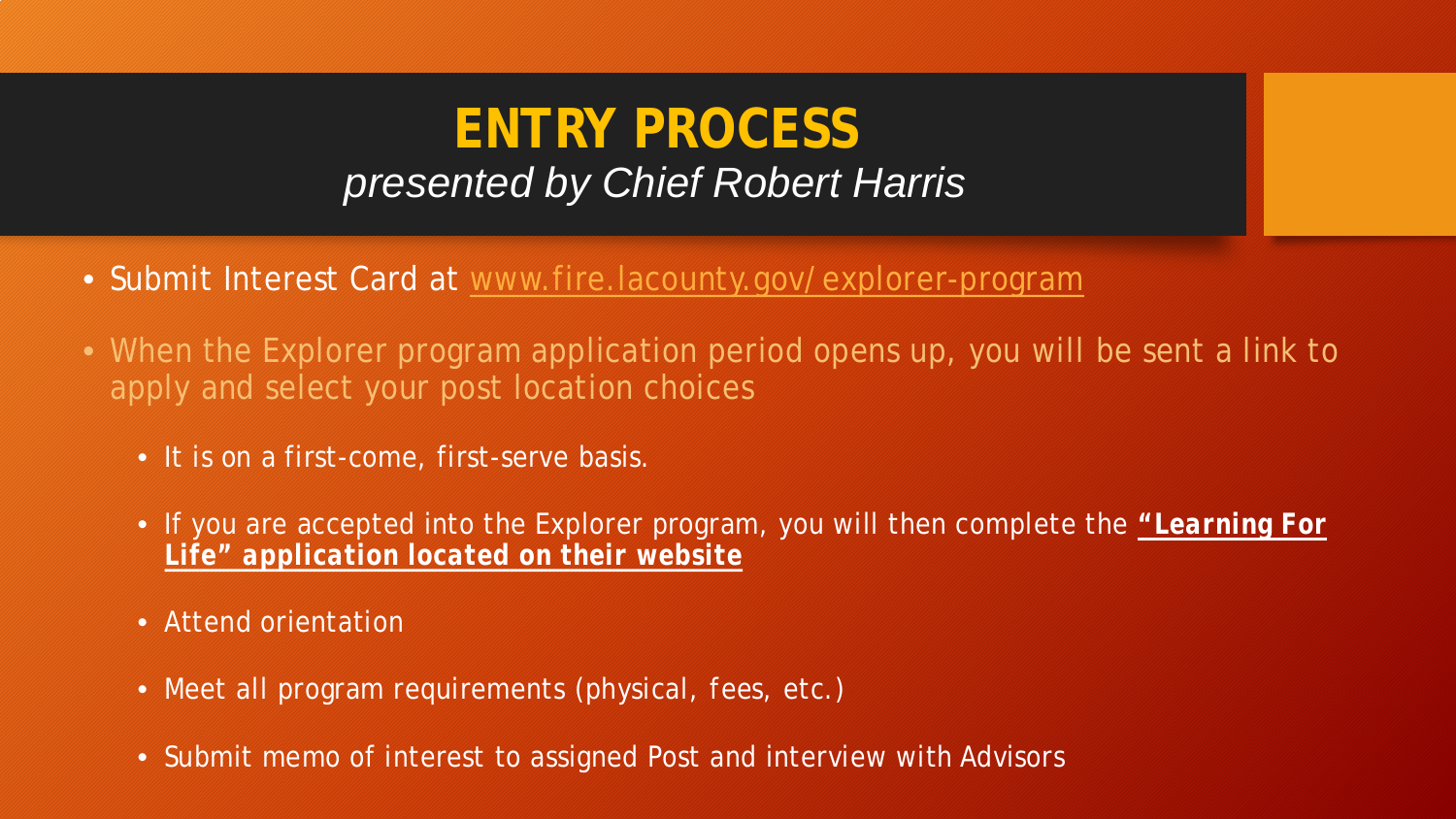## Stay Updated on the LACoFD Explorer Program



Gina Chan, Exploring Director Learning For Life **[gina.chan@exploringla.org](mailto:gina.chan@exploringla.org)** [www.Exploring.org](http://www.exploring.org/) (213) 718-5754

Los Angeles County Fire Department [www.fire.lacounty.gov](http://www.fire.lacounty.gov/)

Vanessa Lozano, Public Information Assistant (213) 420–1500

[Fire-ExplorerProgram@fire.lacounty.gov](mailto:Fire-ExplorerProgram@fire.lacounty.gov)

**For information on the LACoFD Explorer Program, please visit: [www.fire.lacounty.gov/explorer-program/](http://www.fire.lacounty.gov/explorer-program/) Click "Fill Out Interest Card"**

Financial Commitment- Rosemary Vivero (213) 215-2193 [Rosemary.Vivero@fire.lacounty.gov](mailto:Rosemary.Vivero@fire.lacounty.gov)

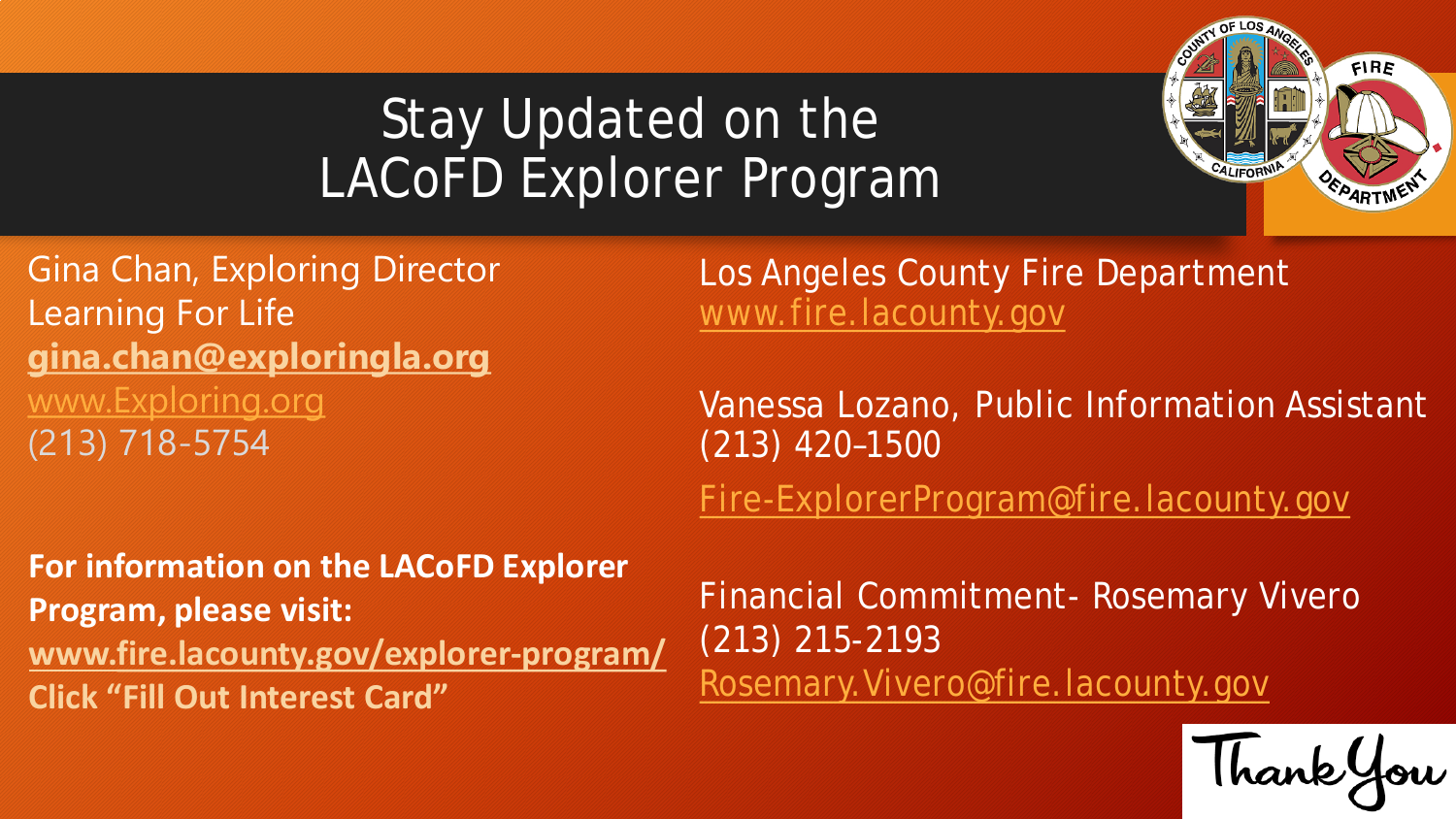. ⊙ ν



**ACoFD F** undation | Contact Us

fire.lacounty.gov/explorer-program/

**1. Fire.lacounty.gov**

- **2. In menu, click "Join Us"**
- **3. Next, click "Other Programs**

**4. Click on "Explorer"**



#### **Explore The Possibilities**